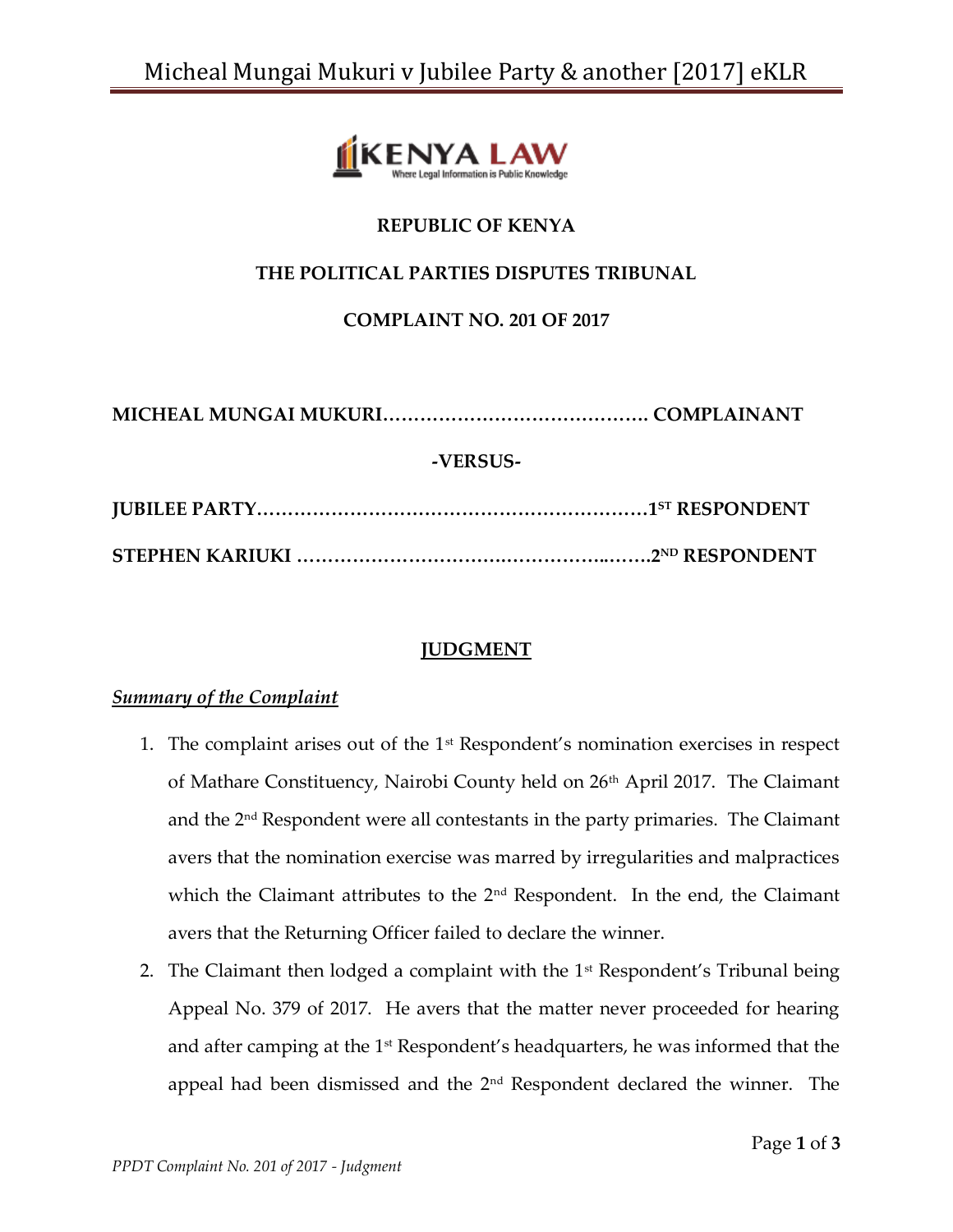Claimant is aggrieved that the  $1<sup>st</sup>$  Respondent's actions are tantamount to failed judicious exercise and a violation of the rules of natural justice. The Claimant is therefore seeking to prevent the issuance of the final nomination certificate to the 2 nd Respondent.

### *The Response*

3. No affidavit of service was on record. However, the  $1<sup>st</sup>$  Respondent filed its submissions on  $11<sup>th</sup>$  May 2017. The 1<sup>st</sup> Respondent challenges the complaint on grounds that it is unsupported and that the Claimant is merely fishing with the aim of derailing the nomination exercise. The 1st Respondent asserts that it afforded ample opportunity to the Claimant during its internal dispute resolution mechanism.

#### *Issues for determination*

4. The issues for determination in this dispute is whether the Claimant should be declared the 1<sup>st</sup> Respondents nominee.

## *Analysis*

5. We have considered the Claimant's complaint together with the submissions filed. We note that the Claimant raises several grievances on the conduct of the nomination exercise. Unfortunately, the claim was not supported with any evidence apart from the complaint form dated 29<sup>th</sup> April 2017 and the statement of complaint dated  $27<sup>th</sup>$  April 2017 all directed at the  $1<sup>st</sup>$  Respondent. The complaints appear to have been dismissed albeit without a reasoned judgement. As the Tribunal does not exercise appellate jurisdiction over political party's internal dispute resolution mechanisms, the Tribunal will not go into the merits or otherwise of the 1st Respondent's decision which has in any event not been adduced for our interrogation.